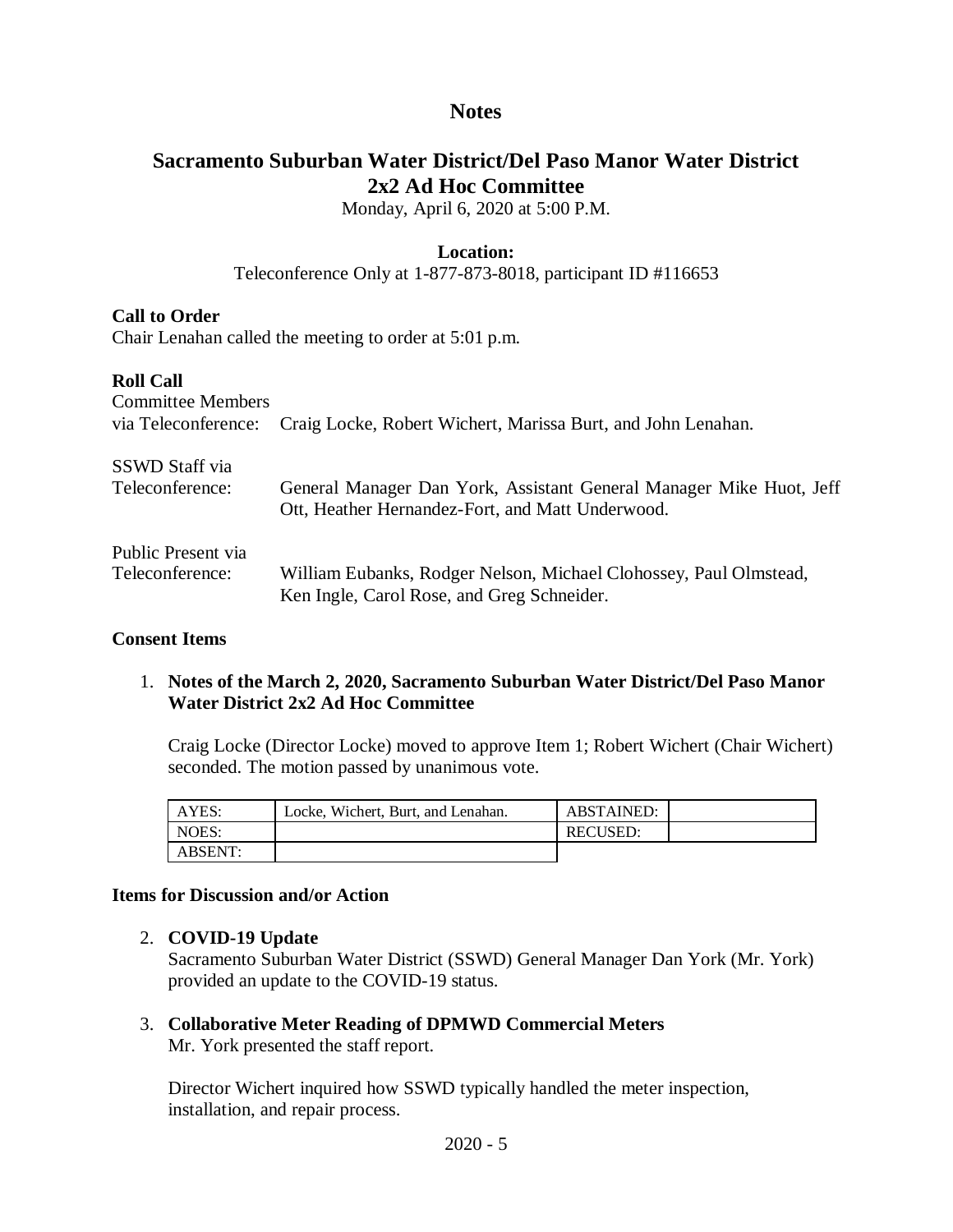Mr. York answered that SSWD staff would generally test the meters and have replacements done through a preferred District contractor. He further noted that the bid rotation for contractors was usually on a 2-year cycle.

Director Wichert inquired how Del Paso Manor Water District (DPMWD) typically handled their meter inspection, installation, and repair process.

Ken Ingle (Mr. Ingle) expressed that depending on the complexity, DPMWD would either replace meters themselves or hire contractors. He further noted that one of the two meters at the AT&T facility was currently in the bid process for replacement.

Discussion ensued regarding the operational status of the meters at the AT&T facility.

Mr. York expressed he would coordinate with Mr. Ingle to discuss DPMWD's large meter status and testing schedule.

Director Burt expressed interested in SSWD's AMR/AMI technology.

Chair Lenahan noted the purpose of the 2x2 Committee meetings were to try to identify how the two districts could work together and support each other.

Michael Clohossey (Mr. Clohossey) recommended DPMWD research the feasibility of owning the AMR/AMI technology themselves, versus going through SSWD, in an effort to remain independent.

William Eubanks (Mr. Eubanks) inquired how the two districts would be helping each other, specifically how DMPWD could help SSWD, as commented by Chair Lenahan.

Director Burt expressed that although there was not a lot DPMWD could do for SSWD, DPMWD currently had 8 groundwater wells and 3 interties with SSWD, which could be a benefit to SSWD.

Chair Lenahan expressed there was a potential for cost sharing opportunities as well, which could result in reduced cost for both districts.

Director Wichert noted that any support SSWD provided to DPMWD would be fiscally recovered. He further noted a longer term contract would be a more equitable sharing agreement.

Mr. Eubanks expressed he was not against helping DPMWD, he just didn't see any benefit for SSWD ratepayers by doing so.

Director Wichert noted that helping DPMWD now could prevent the need for emergency support in the future.

Director Burt noted that the COVID-19 issue was a great example of an emergency situation, and how beneficial it was for DPMWD to already have an agreement in place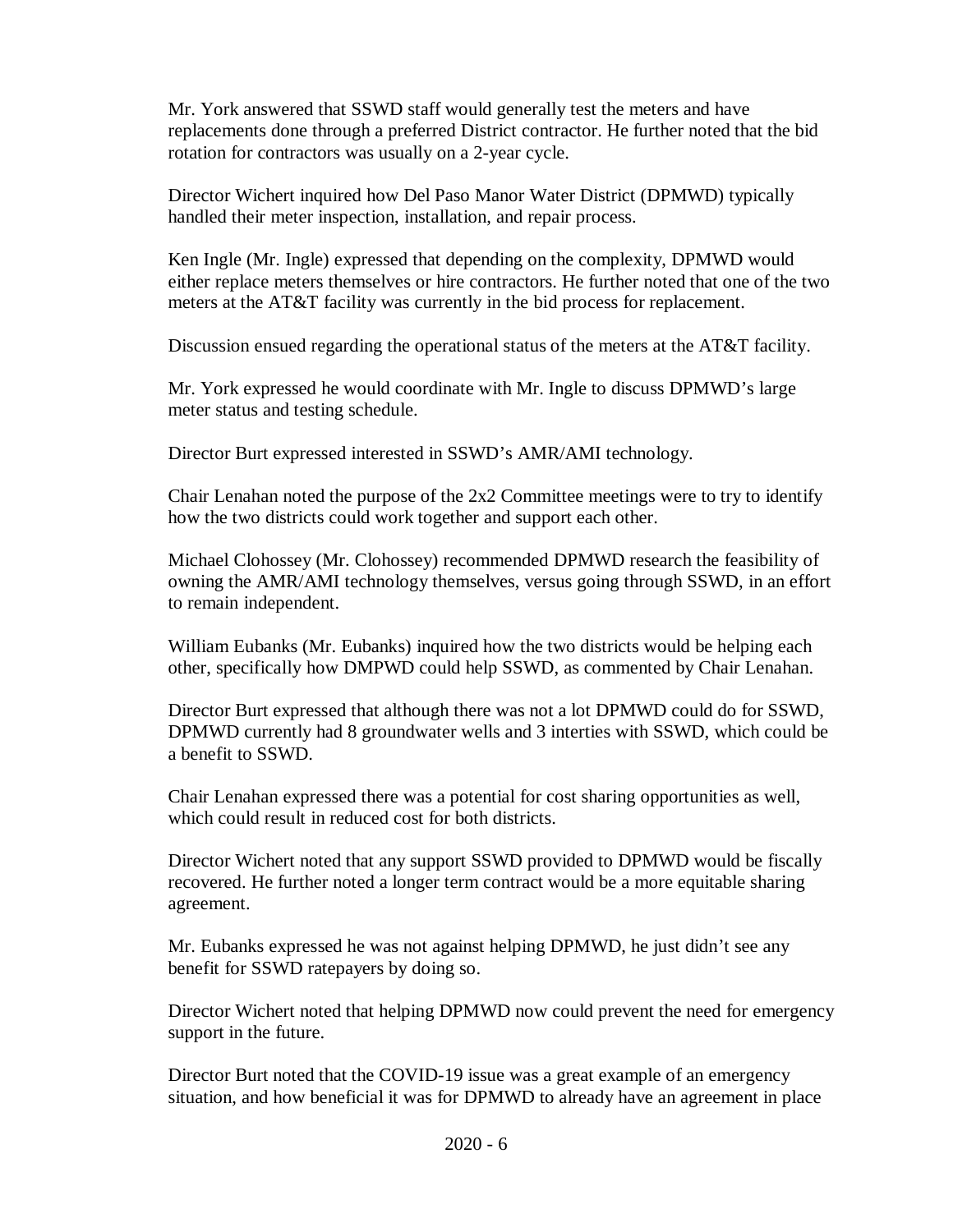during this unprecedented time. She further noted how much she appreciated the support SSWD and staff had provided thus far.

Paul Olmstead commented that it sounded to him like DPMWD was paying SSWD to run their District.

Director Locke reminded the Committee that there were upfront costs associated with the AMR/AMI system, which SSWD ratepayers have already paid into for SSWD.

Chair Lenahan expressed that there was not enough information yet to move forward on this topic, and recommended staff do more research to figure out what options were available. He noted that DPMWD staff would get together to discuss which critical issues to address with their facilities.

#### 4. **Reanalyzing the Contract Services Agreement**

Mr. York presented the staff report.

Director Wichert expressed that he would like the Committee to work on a set of principles or term sheet that would be agreed upon by the Committee, then for each side to bring it to their respective Boards. He used the example of SSWD being completely compensated for all work performed for DMPWD, noting that it was a basic principal of his. He suggested additional principals like level of service, reporting structure, how many staff would be assigned, etc.

Chair Lenahan expressed that DPMWD was actively recruiting for a General Manager position.

Director Locke noted the current agreement expired in July and he was in favor of extending the agreement further, given the current situation with COVID-19.

Mr. Clohossey commented that he agreed with extending the contract further but expressed he was interested in DPMWD staying independent.

#### 5. **Safety Condition Assessment**

Mr. York presented the staff report and reviewed each photograph included in the report pointing out the safety concerns.

Director Burt made clear that her intentions were to have a robust safety inspection program and was interested in doing whatever was needed to implement that. She additionally thanked SSWD staff for their continued support with assisting DPMWD.

Mr. York expressed DPMWD had deferred maintenance and they were in need of Standard Operating Procedures.

Director Burt requested if SSWD would share their Standard Operating Procedures.

Mr. York responded that he would provide them to DPMWD.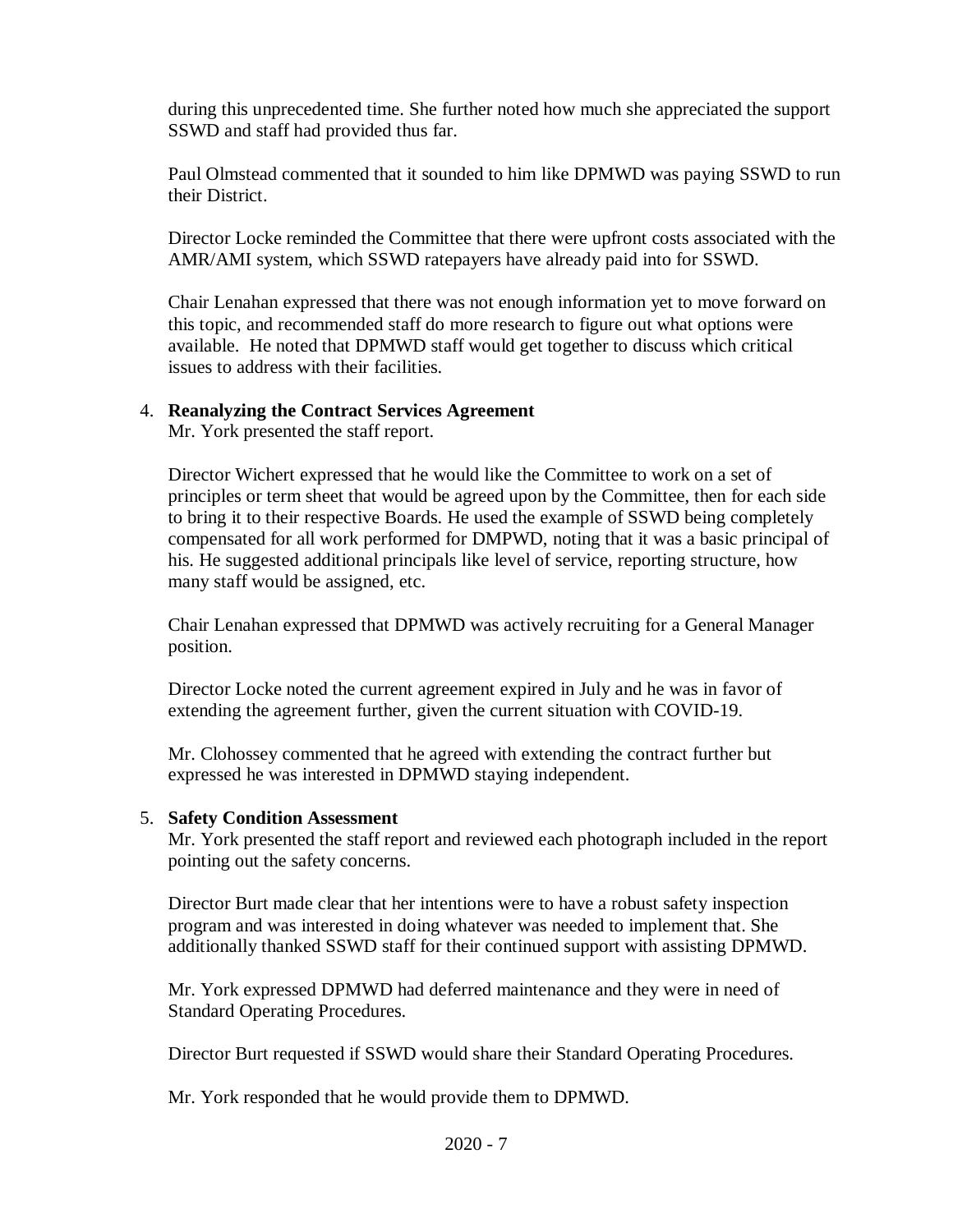Director Burt additionally noted that they received the JPIA Safety Inspection Report and would share it with the DPMWD Board as well as SSWD staff.

Roger Nelson commented that he was encouraged by DPMWD's pursuit of a new General Manager.

#### 6. **Groundwater Facility Assessment**

Mr. York presented the staff report and reviewed each photograph included in the report.

Director Burt requested Mr. York's recommendations on how to prioritize repairing the issues outlined in the presentation. She further recommended DPMWD staff create a checklist to present to the DPMWD Board as repairs were made. She suggested SSWD staff review the checklist to approve of completed repairs.

Mr. York expressed that SSWD could assist DPMWD staff with the preparation of the list.

## 7. **Prioritize Infrastructure Replacement**

Mr. York presented the staff report.

Director Wichert suggested a webinar presentation.

Chair Lenahan suggested a meeting with a presentation at a later date.

The Committee agreed to allow Mr. York to figure out an appropriate way to present a presentation to the Committee.

Mr. York expressed he would provide the Committee with a timeframe.

#### 8. **Water Agency Affiliations – Benefit of RWA, SGA, etc.**

Mr. York expressed that he just needed a list of what affiliations DPMWD belonged to.

Director Burt stated she would provide that list to Mr. York.

## 9. **Next Meeting Date, Time, and Topics for Discussion**

The Committee agreed to hold the next Sacramento Suburban Water District/Del Paso Manor Water District 2x2 Ad Hoc Committee on Monday, May 4, 2020, at 5:00 p.m.

Director Burt recommended to discuss potential updates to the Service Agreement at the next meeting.

Director Wichert recommended staff present a presentation on the Asset Management Plan.

Mr. York noted that he would draft an agenda and send it to the Committee two weeks ahead of the meeting for review and approval.